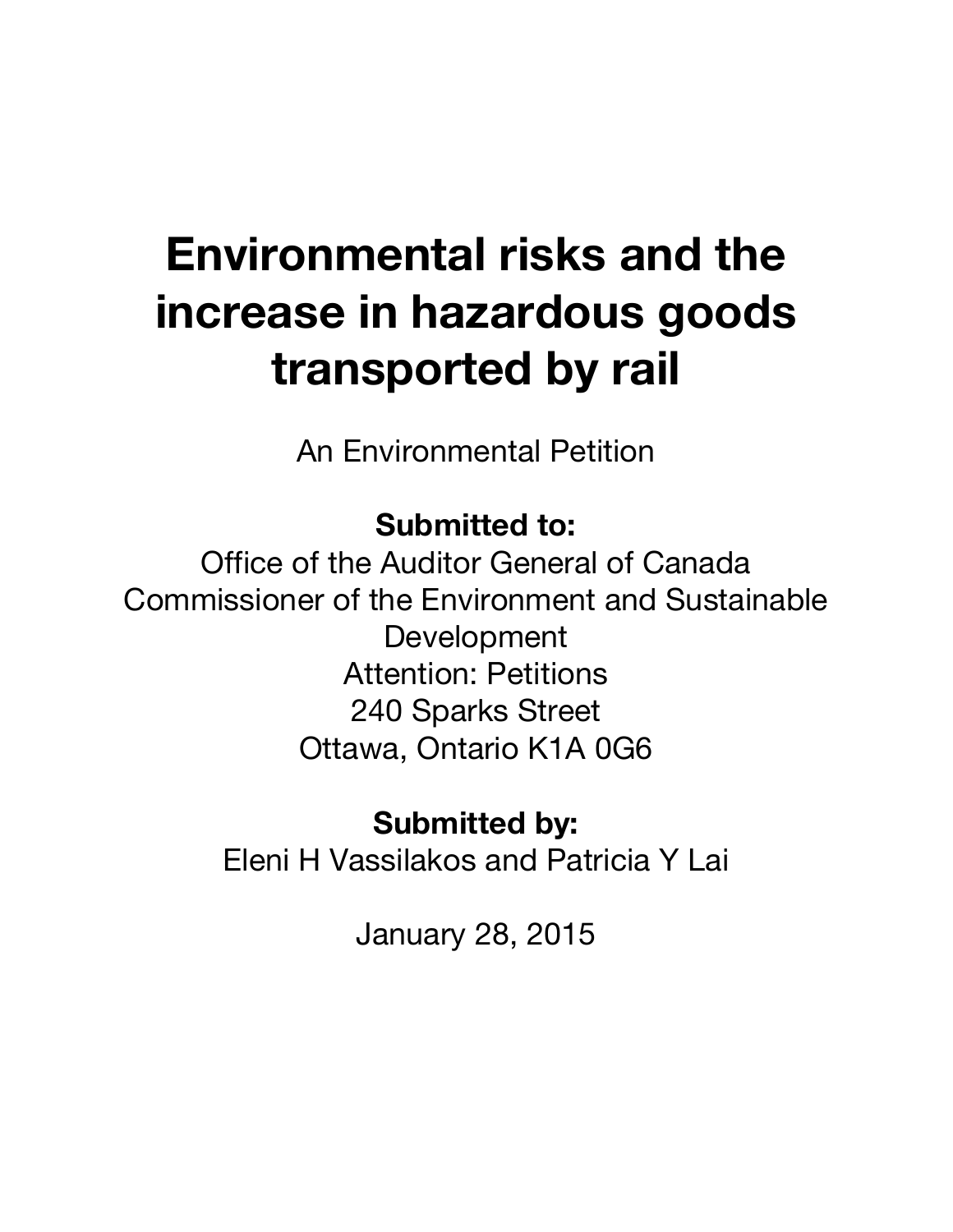#### **Contact Information**

**Name of petitioners:** Eleni H Vassilakos and Patricia Y Lai

**Address of petitioners:** 205 Maria Street Unit B, Toronto, Ontario M6P 1W6

**Telephone:** 416-553-2457

**Email address:** infosaferail@gmail.com

**Name of Group:** Safe Rail Communities

**I/We hereby submit this petition to the Auditor General of Canada under section 22 of the** *Auditor General Act***.**

| <b>Signature of Petitioner 1:</b> | Date: | /2015  |
|-----------------------------------|-------|--------|
| <b>Signature of Petitioner 2:</b> | Date: | / 2015 |

#### **Environmental Petition**

 $\overline{a}$ 

**Title:** Environmental risks and the increase in hazardous goods transported by rail

**Background information:** According to the Railway Association of Canada (RAC), in 2009 there were 500 railcars of crude oil and other hazardous goods transported across Canada. The RAC estimated that these numbers would increase to 140,000 by 2014 and that the number of railcars shipping crude oil would increase to 510,000 by 2016<sup>1</sup>. The railcars used to transport these shipments have been deemed to be unsafe by the Transportation Safety Board for at least 20 years<sup>2</sup>. Further, residents living along

<sup>&</sup>lt;sup>1</sup> Bob Bleaney, VP External Relations, Canadian Association of Petroleum Producers, providing evidence during June 2014 hearings on rail safety before the Senate Committee of Transportation, Infrastructure, and Communities. Mr. Bleaney's projection of 700 000 barrels per day was converted to carloads per day, assuming each rail car holds 500 barrels.

<sup>2</sup> Transportation Safety Board of Canada. (2014) *Rail Safety Recommendations.* Retrieved from the Transportation Safety Board of Canada Website:

http://www.tsb.gc.ca/eng/recommandations-recommendations/rail/2014/rec-r1401-r1403.asp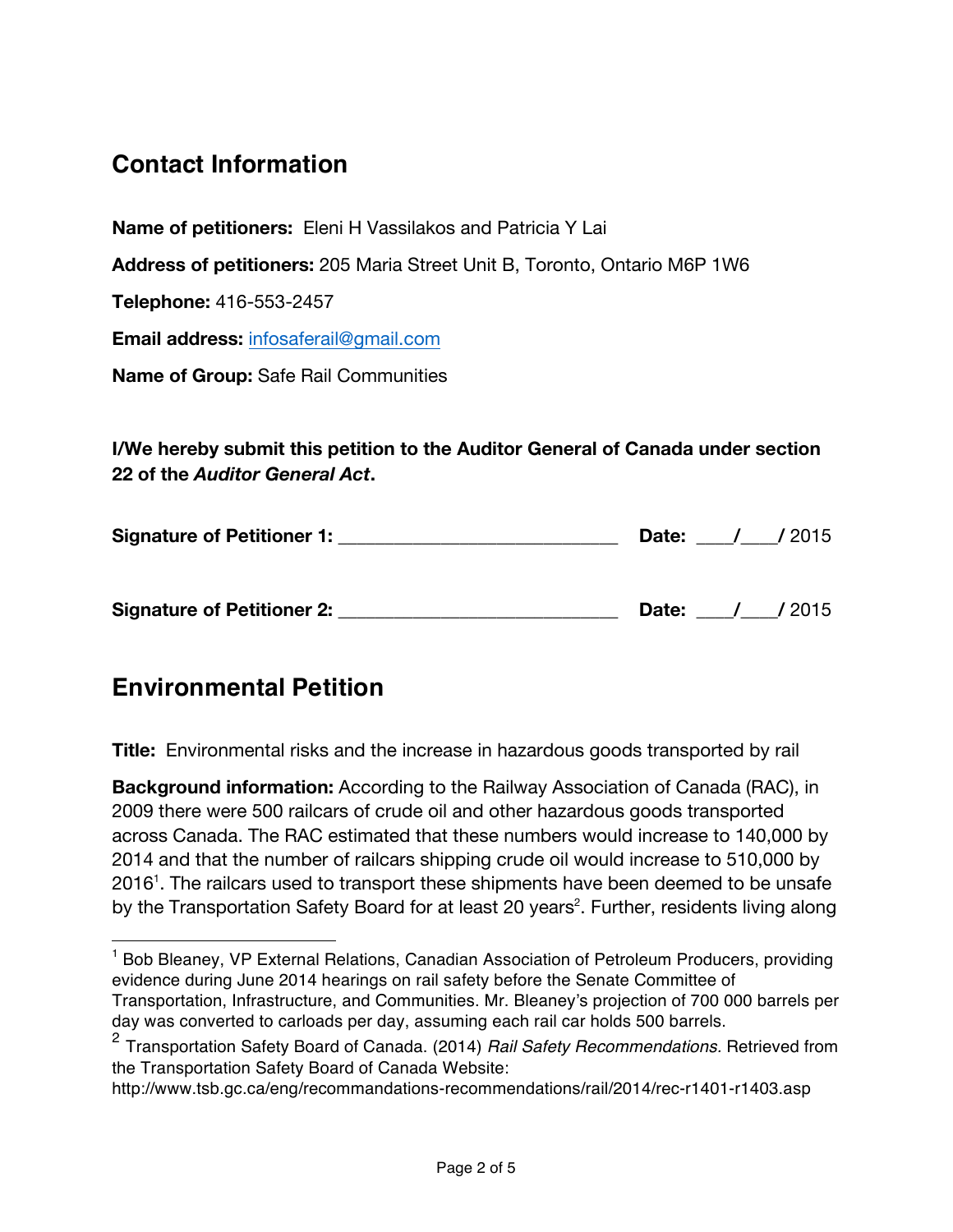rail lines also have their quality of life affected by noise, vibrations and exhaust fumes by idling railcars. With an increase in rail traffic, one could reasonably expect these quality of life issues will also increase. This is of particular concern given that the World Health Organization WHO has declared diesel engine exhaust to definitively be a carcinogen to humans $3$ 

Given the significant increase in shipments of crude oil and hazardous goods by rail, concerns about the safety of the railcars, and quality of life impacts on Canadian communities, we submit this petition to the Government of Canada to identify the actions taken to study and mitigate the impact to the environment and to protect the health and well-being of Canadians.

All questions are addressed to Transport Canada and Environment Canada, unless otherwise directed by the Office of the Commissioner of the Environment and Sustainable Development.

#### **Questions**

 $\overline{a}$ 

- 1. On July 2, 2014, Transport Canada proposed new standards for the TC/DOT-111 tank cars. How are the new TC-140 standards better than the previous CPC 1232 standards (from April 23, 2014)?
- 2. How does the proposed new performance based testing compare to the former system for testing of the TC-140 tank car models?
- 3. Both the Transportation Safety Board<sup>4</sup> and the Department of Transportation's PHMSA department<sup>5</sup> have voiced concerns about the volatility of the crude oil extracted from the Bakken Region. Given this concern, has Transport Canada or any other federal ministry or agency considered regulations that would to

<sup>3</sup> World Health Organization International Agency for Research on Cancer. (2012) *IARC: Diesel Engine Exhaust Carcinogenic* [Press Release No. 213]. Lyon, France: IARC

<sup>&</sup>lt;sup>5</sup> United States of America Department of Transportation. (2014) Safety Alert – January 2014, *Preliminary Guidance from OPERATION CLASSIFICATION.* Washington, DC: The Pipeline and Hazardous Materials Safety Administration.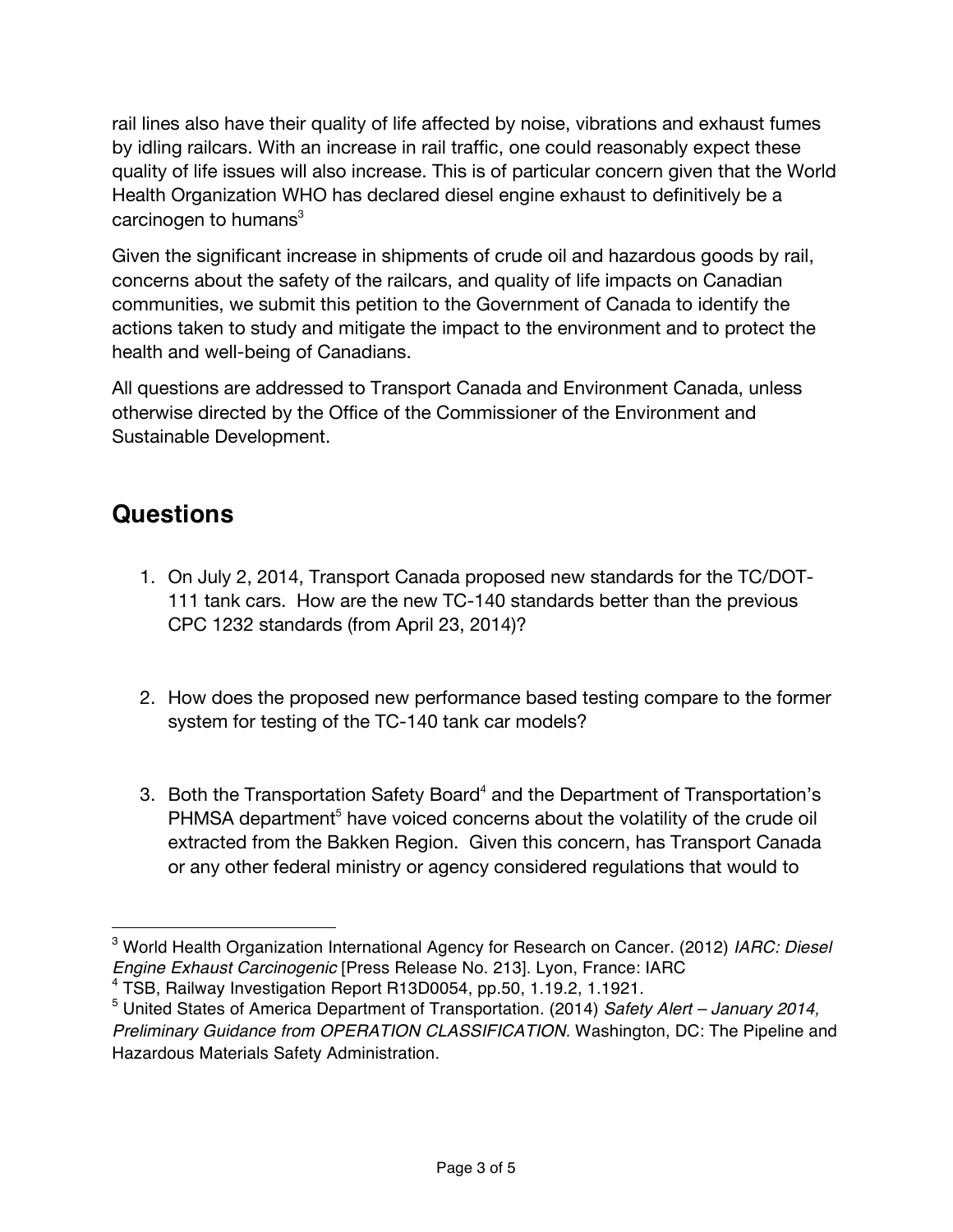require the refining of this type of crude oil in order to remove the volatile gases before being shipped by rail?

- 4. Section 50 in the *Railway Safety Act* and Subsections 30 (1) and (2) in the *Transportation of Dangerous Goods Act* were repealed through *Bill C-31*. What was the rationale for these changes?
- 5. Given the repeal of both Section 50 in the *Railway Safety Act* and Subsections 30 (1) and (2) in the *Transportation of Dangerous Goods Act* through *Bill C-31*, what mechanisms are in place that would allow the public to voice concerns or suggestions prior to the final enactment of regulations in the above acts?
- 6. What studies or reviews of possible risks to the environment and public health have been conducted by the Government of Canada in light of the significant increase in crude oil shipments by rail?
- 7. Is the Government of Canada considering commissioning a study to research the impact of the increase in crude oil transported by rail on the air quality of communities along the rail line?
- 8. What speed(s) do the DOT-111, TC-140 or CPC 1232 need to be traveling in order to significantly reduce the impact of a derailment in a densely populated area? What testing or study were done to identify the speed?
- 9. The TSB noted that the increase in the volume of crude oil being shipped by unit trains constitutes an operational change. Such changes should be reported to the Canadian Transport Agency (CTA) in order to apply for a variance on a Certificate of Fitness<sup>6</sup>. Have all railway companies that have increased the transport of crude oil or other hazardous materials applied for a variance on their Certificate of Fitness?

 $\overline{a}$ <sup>6</sup> TSB, Railway Investigation Report R13D0054, pp.94, 1.25.4.3.